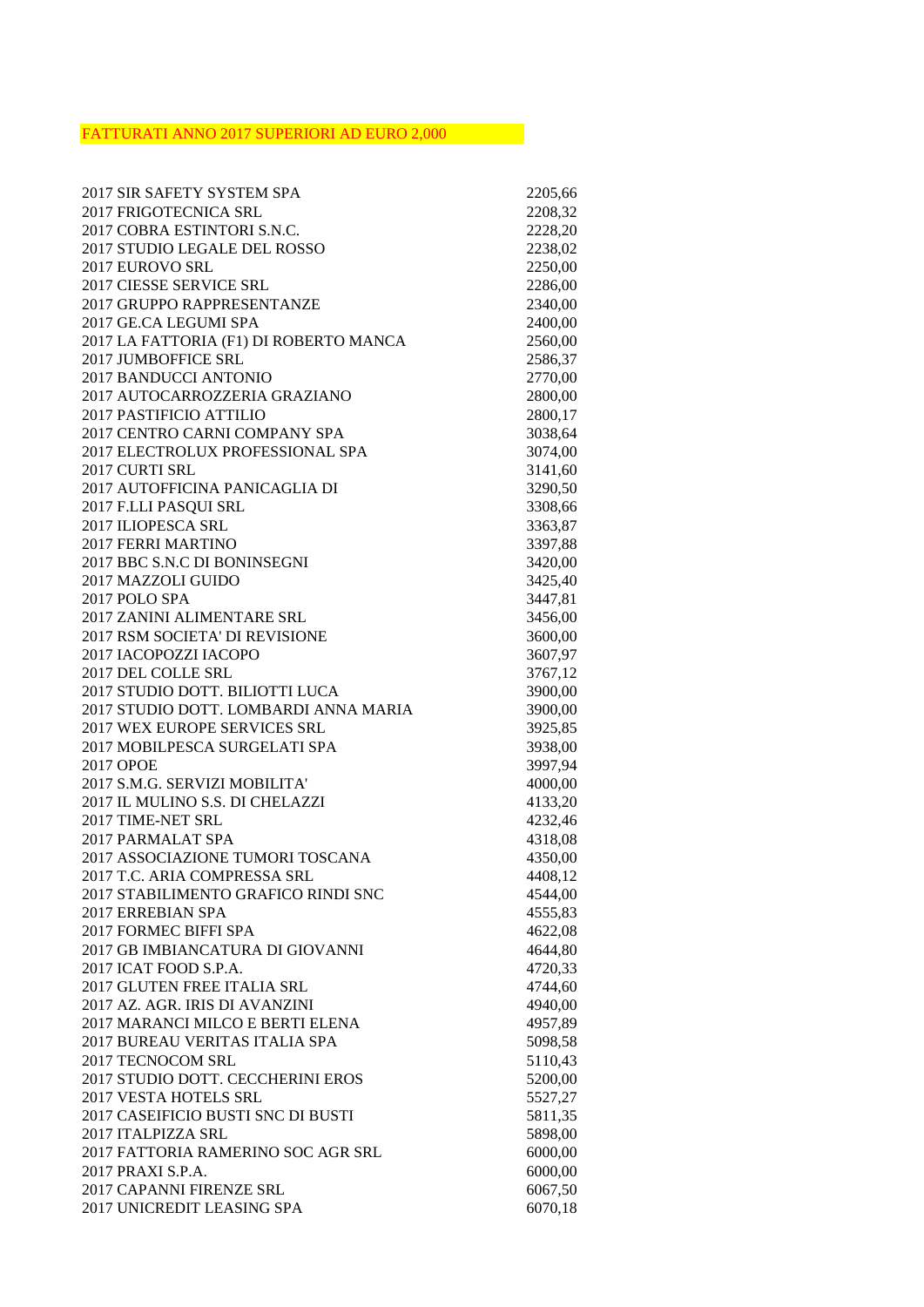| 2017 LA FATTORIA DEL MUGELLO                      | 6371,00              |
|---------------------------------------------------|----------------------|
| 2017 COOPERATIVA AGRICOLA FIRENZUOL               | 6536,25              |
| 2017 TESSIERI S.P.A.                              | 6738,08              |
| 2017 CORPO VIGILI GIURATI SPA                     | 6742,50              |
| 2017 CAROS SRL                                    | 7064,00              |
| 2017 SALUMIFICIO GERINI S.P.A.                    | 7180,86              |
| 2017 TIM S.P.A.                                   | 7266,95              |
| 2017 PASTIFICIO LA FENICE PASTA                   | 7508,10              |
| 2017 GENERAL FOOD S.P.A.                          | 8154,30              |
| 2017 BOLZONI ITALIA SRL                           | 8450,00              |
| 2017 AZIENDA AGRICOLA PODERE PERETO               | 8613,65              |
| 2017 LA MINERVA DI CHIODINI MARIO                 | 8775,00              |
| 2017 OLITALIA SRL                                 | 9234,74              |
| 2017 PIU' FRESCA S.R.L.                           | 9323,20              |
| 2017 STUDIO LEGALE ASSOCIATO CARETTI              | 9360,00              |
| 2017 ALIA SERVIZI AMBIENTALI SPA                  | 9375,00              |
| 2017 SYNLAB TOSCANA SRL                           | 9735,23              |
| 2017 CASEIFICIO SOCIALE MANCIANO                  | 10076,16             |
| 2017 ITALPROSCIUTTI SRL                           | 10338,81             |
| 2017 S.D.S. S.R.L.                                | 10969,14             |
| 2017 GESCO SOCIETA' COOPERATIVA                   | 11566,69             |
| 2017 OLEIFICIO COPPINI ANGELO SPA                 | 11881,60             |
| 2017 CECIONI CATERING SRL                         | 12021,24             |
| 2017 ENI FUEL SPA                                 | 12230,00             |
| 2017 C.S. ETRURIA SRL                             | 13342,27             |
| 2017 VALDARNO 55 S.R.L.                           | 13604,50             |
| 2017 MEDSOL SRL                                   | 14454,51             |
| <b>2017 NATALI SERVICE SRL</b>                    | 14500,00             |
| 2017 ENTOMOX S.R.L.<br>2017 TORTELLINIFICIO JOLLY | 14689,42<br>14816,83 |
| 2017 RISO SCOTTI SPA                              | 15739,53             |
| 2017 PAOLI MARCELLO                               | 16500,00             |
| 2017 BACHERINI LORENZO                            | 16950,00             |
| 2017 S.M. FORMAGGI SRL                            | 17695,30             |
| 2017 STUDIO LEGALE AVV. DE FRANCO                 | 17888,00             |
| 2017 STUDIO LEGALE ASS.TO ZILLETTI FENYES         | 17888,00             |
| 2017 TOTI LEONARDO                                | 17959,60             |
| 2017 STUDIO LEGALE AVV. FIRENZUOLI                | 18119,00             |
| <b>2017 BTC SRL</b>                               | 18820,00             |
| 2017 O.P. CITTADELLA DELLA PESCA                  | 20558,21             |
| 2017 GRENKE LOCAZIONE SRL                         | 21703,20             |
| 2017 AZ.AGRICOLA L'UOVO DEL MUGELLO               | 21777,00             |
| 2017 VILLANI SPA                                  | 21817,41             |
| 2017 ESTRA ENERGIE SRL                            | 22154,02             |
| 2017 VICHI LUCA                                   | 22548,10             |
| 2017 SERVIZI TECNICI OPERATIVI SRL                | 23824,55             |
| 2017 ABF S.R.L. COMMERCIO CARNI                   | 24060,43             |
| 2017 NATURAITALIA SOC.COOP.AGRICOLA               | 24212,00             |
| 2017 MANPOWER SPA                                 | 25159,81             |
| 2017 CONSERVE ALIMENTARI FUTURAGRI                | 25218,00             |
| 2017 PUBLIACQUA SPA                               | 25386,39             |
| 2017 GEMA DI MAURRI SRL                           | 25848,19             |
| 2017 SICURES SRL                                  | 25906,20             |
| 2017 OLEIFICIO FABBRI S.P.A.                      | 27495,79             |
| 2017 DAMAZ SRL                                    | 29415,19             |
| 2017 CARPES SPA<br>2017 FILENI SIMAR S.R.L.       | 30359,21<br>30499,95 |
| 2017 ECOLAB S.R.L.                                | 30637,10             |
| 2017 CASEARIA AMBROSIANA SRL                      | 31123,61             |
| 2017 PASTIFICIO FABIANELLI SPA                    | 31658,16             |
| 2017 GUIDOTTI CUCINE PROFESSIONALI                | 32669,34             |
|                                                   |                      |